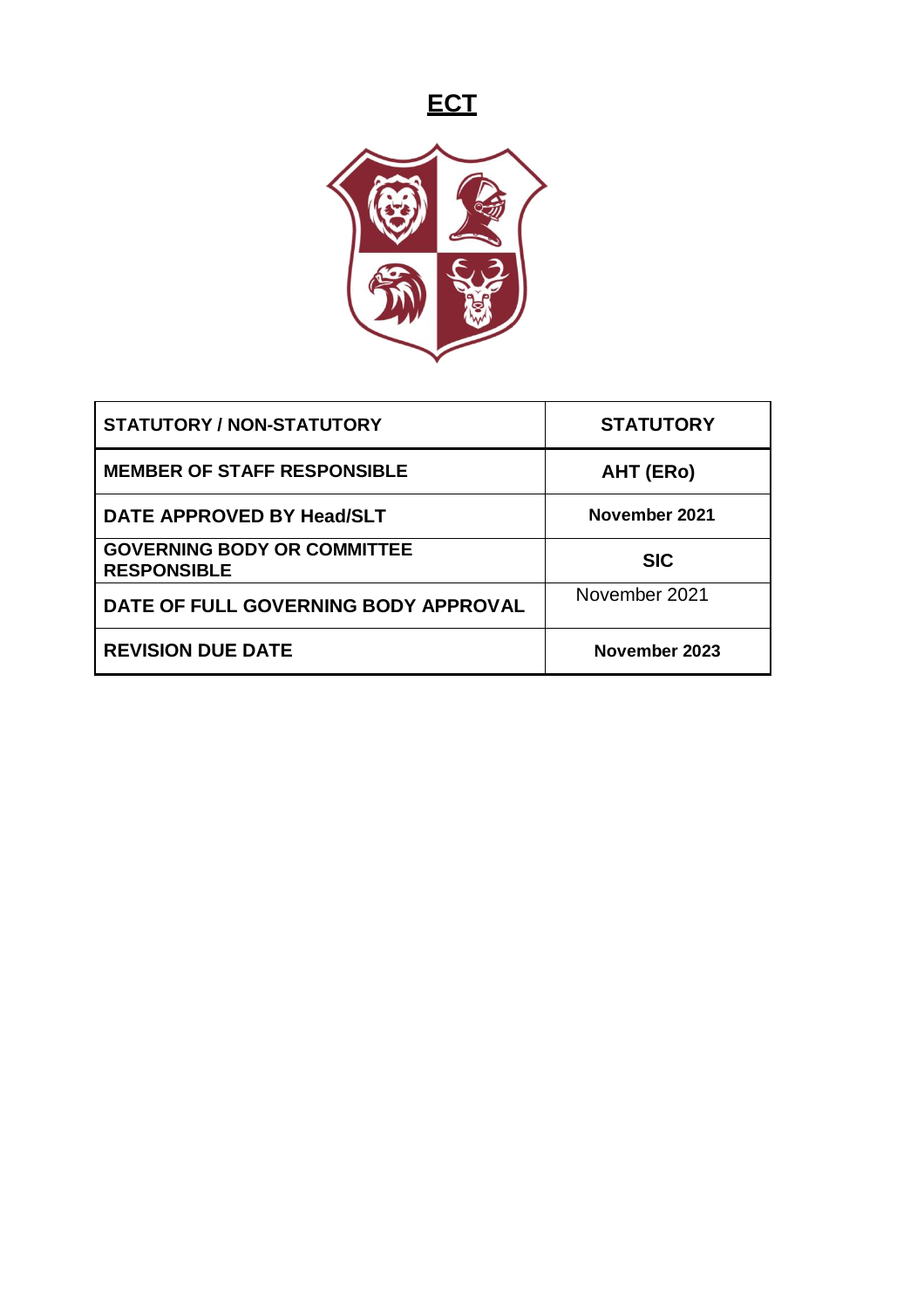# **1. Aims**

The school aims to:

**Run an ECT** induction programme that meets all of the statutory requirements underpinned by the early career framework (ECF) from 1 September 2021

Provide ECTs with a supportive environment that develops them and equips them with the tools to be effective and successful teachers

Make sure all staff understand their role in the ECT induction programme

# **2. Newly qualified teacher (NQT) induction transitional arrangements**

This policy applies to ECTs who start their induction **on or after 1 September 2021**. NQTs who have started but not completed their induction **before 1 September 2021** will continue to follow our NQT induction policy, which can be found in the staff cloud. They have until 1 September 2023 to complete their induction within 3 terms (a single academic year) as outlined in previous NQT induction guidance. Where possible, at the discretion of the headteacher and appropriate body, we will also provide them with:

An ECF-based induction for the remainder of the NQT's 1-year induction

An induction mentor for the remainder of the NQT's 1-year induction

If they don't complete their induction by 1 September 2023, they will be required at this point to switch to the full ECT induction for the remainder of their induction period. Time already spent in induction will count towards the 2-year ECT induction period.

## **3. Legislation and statutory guidance**

This policy is based on:

- The Department for Education's (DfE's) statutory guidance Induction for early career teachers [\(England\)](https://www.gov.uk/government/publications/induction-for-early-career-teachers-england) from 1 September 2021
- The [Early career framework reforms](https://www.gov.uk/government/collections/early-career-framework-reforms)
- [The Education \(Induction Arrangements for School Teachers\) \(England\) Regulations 2012](http://www.legislation.gov.uk/uksi/2012/1115/contents/made)

The 'relevant standards' referred to below are the [Teachers' Standards.](https://www.gov.uk/government/publications/teachers-standards)

This policy complies with our funding agreement and articles of association.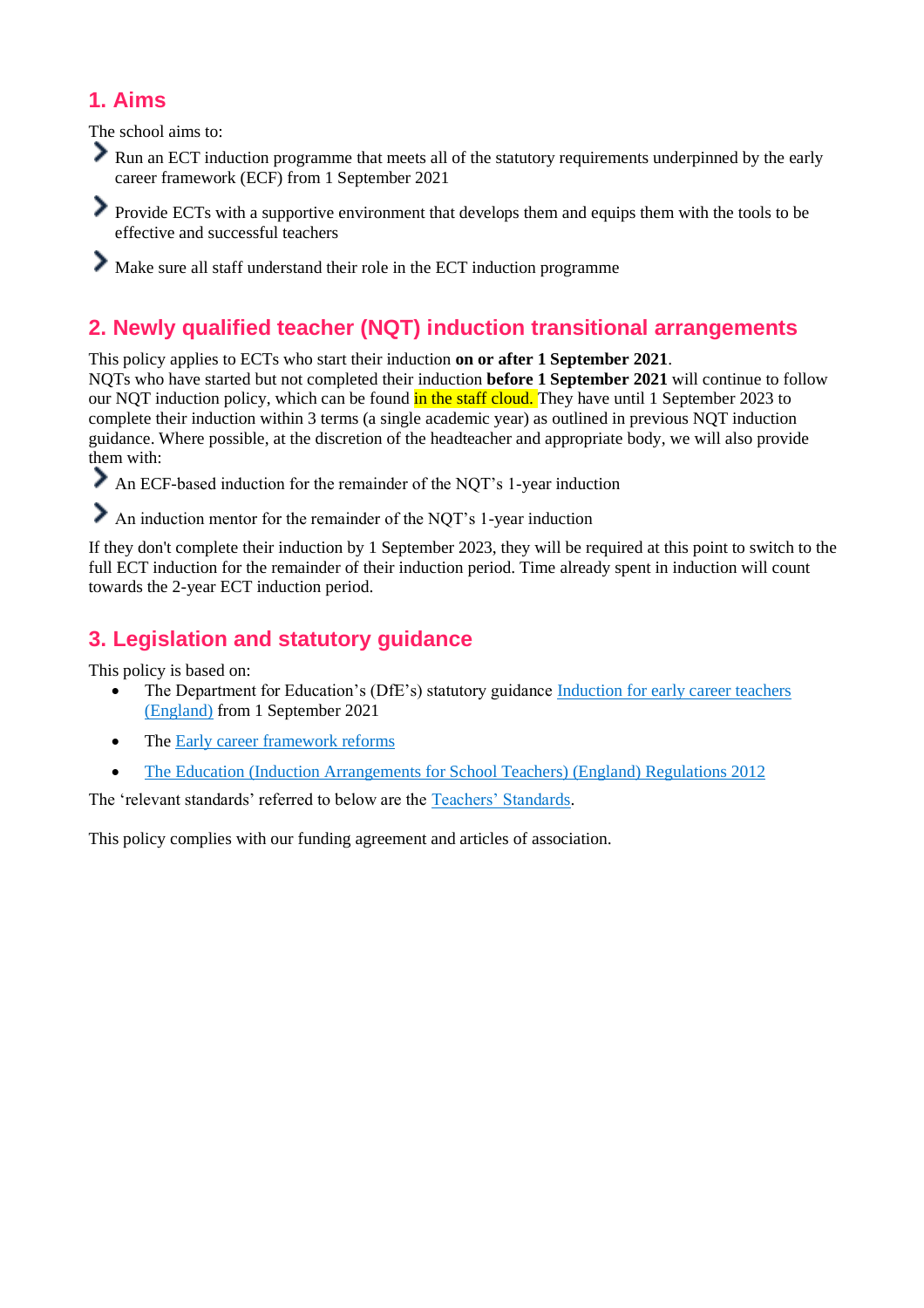# **4. The ECT induction programme**

The induction programme will be underpinned by the ECF, enabling ECTs to understand and apply the knowledge and skills set out in the ECF.

Prior to the ECT serving their induction, the headteacher and appropriate body must agree that the post is suitable.

For a full-time ECT, the induction period will typically last for 2 academic years. Part-time ECTs will serve a full-time equivalent. Up to one term of continuous employment may count towards completion of the induction period.

#### **4.1 Posts for induction**

Each ECT will:

- Be provided with the necessary employment tasks, experience and support to enable them to demonstrate satisfactory performance against the relevant standards throughout, and by the end of, the induction period
- Have an appointed induction tutor, who will have qualified teacher status (QTS)
- Have an appointed induction mentor, who will have QTS
- ⋗ Have a reduced timetable to allow them to undertake activities in their induction programme; in their first year, this will be no more than 90% of the timetable of our existing teachers on the main pay range, and in their second year, this will be no more than 95% of the timetable of our existing teachers on the main pay range
- Regularly teach the same class or classes
- Take part in similar planning, teaching and assessment processes to other teachers working in similar posts
- ⋗ Not be given additional non-teaching responsibilities without appropriate preparation and support
- ≯ Not have unreasonable demands made upon them
- Not normally teach outside the age range and/or subjects they have been employed to teach
- Not be presented with unreasonably demanding pupil discipline problems on a day-to-day basis

#### **4.2 Support for ECTs**

We support ECTs with:

- Their designated induction tutor, who will provide day-to-day monitoring and support, and co-ordinate their assessments
- Their designated induction mentor, who will provide regular structured mentoring sessions and targeted feedback
- Observations of their teaching at regular intervals, and follow-up discussions with prompt and constructive feedback
- Regular professional reviews of their progress, to take place termly (except in terms where formal assessment is held), at which their induction tutor will review objectives and revise them in relation to the relevant standards and their current needs and strengths

Chances to observe experienced teachers, either within the school or at another school with effective practice

### **4.3 Assessments of ECT performance**

Formal assessment meetings will take place in the final term of the ECT's first year (term 3) and the final term of their second year (term 6), and will be carried out by the headteacher and the AHT for ECT induction.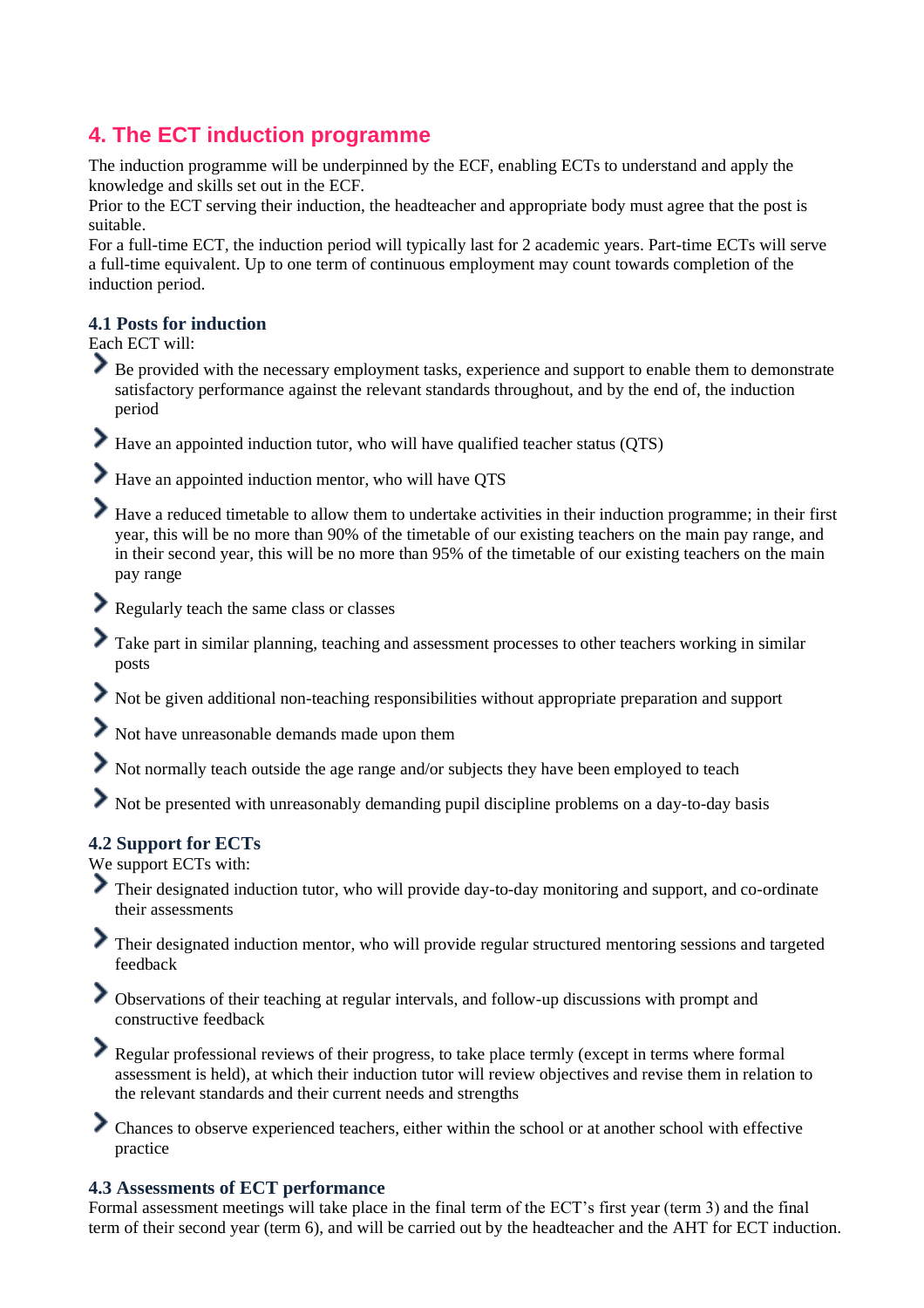These meetings will be informed by clear and transparent evidence gathered from progress reviews during the preceding assessment period, and drawn from the ECT's work as a teacher and from their induction programme. Copies of the evidence relied on will be provided to the ECT and the appropriate body. After each formal assessment meeting, a formal assessment report will be completed that clearly shows how the ECT is performing against the relevant standards. The headteacher will also recommend to the appropriate body in the final assessment report at the end of the programme as to whether the ECT's performance is satisfactory against the relevant standards.

The ECT will add their own comments, and the formal assessment report will be signed by the headteacher, induction tutor and the ECT.

A copy of the formal assessment report will then be sent to the appropriate body. The final assessment report will be sent within 10 working days of the meeting, for the appropriate body to make the final decision on whether the ECT has passed their induction period.

In the event that the ECT leaves this post after completing one term or more but before the next formal assessment would take place, the induction tutor or headteacher should complete an interim assessment to ensure that the ECT's progress and performance since the last assessment is captured.

#### **4.4 At-risk procedures**

If it becomes clear during a termly progress review or at the first formal assessment point that the ECT is not making sufficient progress, additional monitoring and support measures will be put in place immediately, meaning:

- Areas in which improvement is needed are identified
- Appropriate objectives are set to guide the ECT towards satisfactory performance against the relevant standards

An effective support programme is put in place to help the ECT improve their performance

The progress review record or formal assessment report will be shared with the appropriate body, alongside the support plan, for it to review.

If there are concerns about the ECT's progress during their subsequent progress reviews or formal assessment, as long as it is not the final formal assessment, the induction tutor or headteacher will discuss this with the ECT, updating objectives as necessary and revising the support plan for the next assessment period.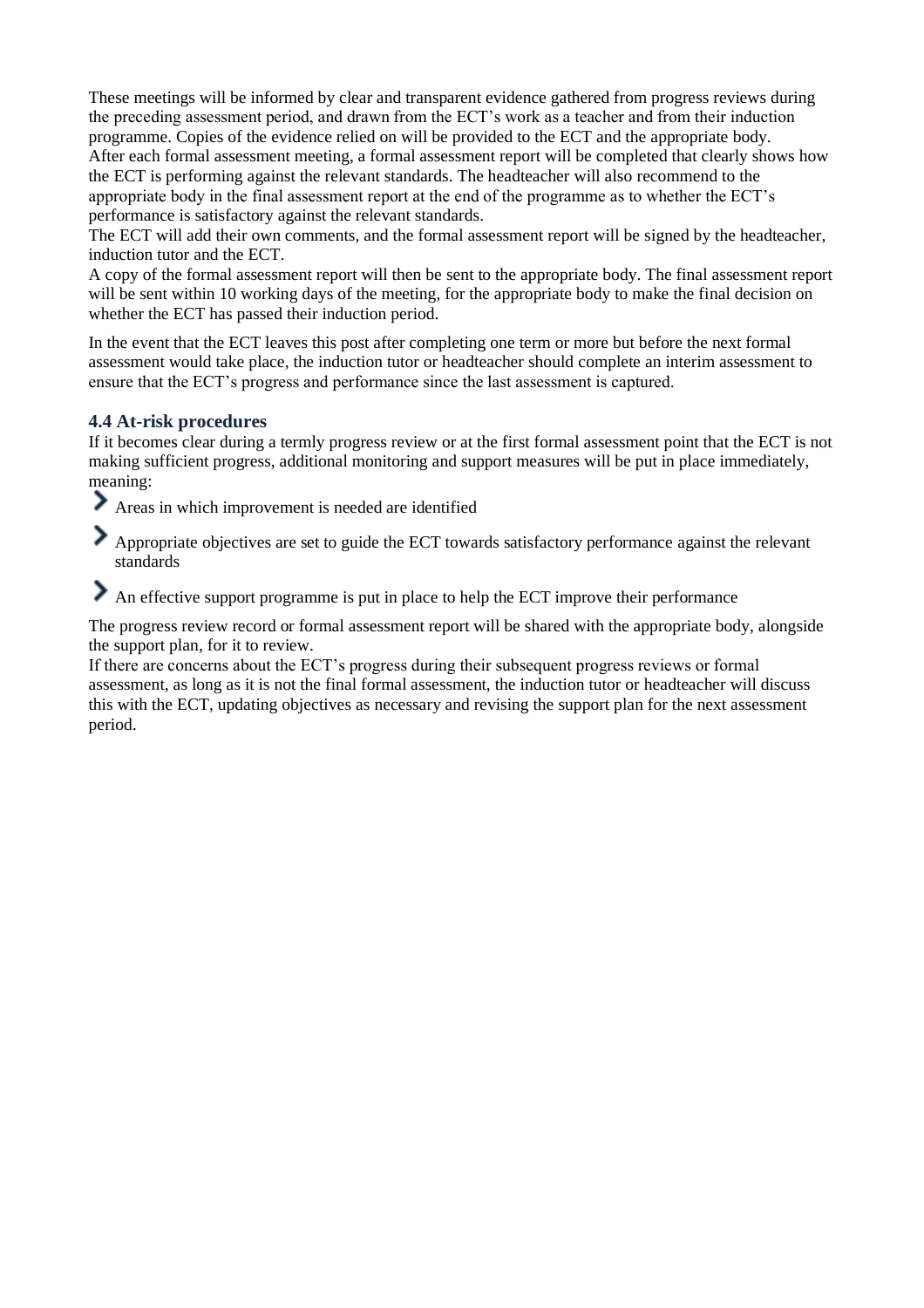# **5. Roles and responsibilities**

#### **5.1 Role of the ECT**

The ECT will:

- Provide evidence that they have QTS and are eligible to start induction
- Meet with their induction tutor at the start of the programme to discuss and agree priorities, and keep these under review
- Agree with their induction tutor how best to use their reduced timetable allowance and guarantee engagement with their ECF-based induction

Provide evidence of their progress against the relevant standards

Participate fully in the monitoring and development programme

⋗ Participate in scheduled classroom observations, progress reviews and formal assessment meetings

Agree with their induction tutor the start and end dates of the induction period, and the dates of any absences from work during the period

Keep copies of all assessment reports

### **When the ECT has any concerns**, they will:

- Raise these with their induction tutor as soon as they can
- Consult with their contact at the appropriate body at an early stage if there are difficulties in resolving issues with their induction tutor or within the school

### **5.2 Role of the headteacher**

The headteacher will:

- Check that the ECT has been awarded QTS and whether they need to serve an induction period
- Make sure the ECT's post is suitable according to statutory guidance (see section 4.1 above)
- Make sure the induction tutor is appropriately trained and has sufficient time to carry out their role effectively
- Maintain and keep accurate records of employment that will count towards the induction period
- Make sure that all monitoring and record keeping is done in the least burdensome and most streamlined way
- Make the governing board aware of the support arrangements in place for the ECT
- ⋗ Make a recommendation to the appropriate body on whether the ECT's performance against the relevant standards is satisfactory
- Participate in the appropriate body's quality assurance procedures of the induction programmes
- Keep all relevant documentation, evidence and forms on file for 6 years

### **5.3 Role of the induction tutor**

The induction tutor will:

Notify the appropriate body when an ECT is taking up a post and undertaking induction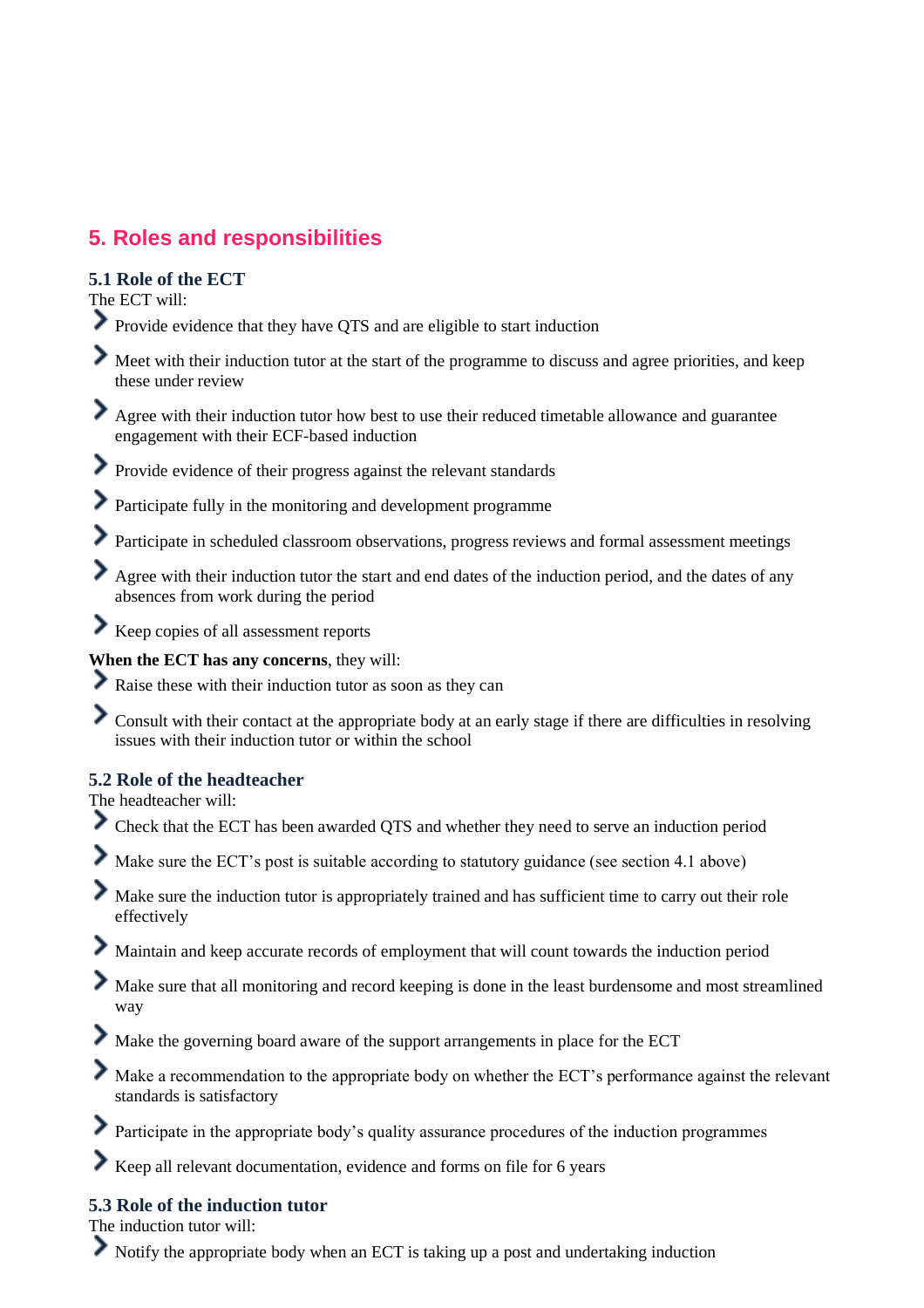- Make sure the induction mentor is appropriately trained and has sufficient time to carry out their role effectively
- Make sure an appropriate ECF-based induction programme is in place
- Make sure the ECT's progress is reviewed regularly, including through observations and feedback of their teaching
- Make sure that formal assessments are carried out and reports completed and sent to the appropriate body
- Make the governing board aware of the support arrangements in place for the ECT
- Make a recommendation to the appropriate body on whether the ECT's performance against the relevant standards is satisfactory
- Participate in the appropriate body's quality assurance procedures of the induction programmes
- Provide guidance and effective support to the ECT(with the appropriate body where necessary)
- Carry out regular progress reviews throughout the induction period
- Undertake 2 formal assessment meetings during the induction period, coordinating input from other colleagues as appropriate
- Carry out progress reviews in terms where a formal assessment doesn't occur
- Inform the ECT following progress reviews of their progress against the relevant standards, and share records with the ECT, headteacher and relevant body
- ≯ Inform the ECT during the formal assessment meeting of the judgements to be recorded on their formal assessment record and invite the ECT to add their own comments
- ≯ Make sure that the ECT's teaching is observed and feedback is provided
- ≯ Make sure the ECT is aware of how they can raise concerns about their induction programme or their personal progress, both within and outside of the school
- Take prompt, appropriate action if the ECT appears to be having difficulties
- ⋗ Make sure that all monitoring and record keeping is done in the least burdensome way, and that ECTs are not asked for any evidence that requires the creation of new work

#### **5.4 Role of the induction mentor**

The induction mentor will:

- Regularly meet with the ECT for structured mentor sessions to provide targeted feedback
- Work with the ECT, and colleagues within the school who are involved in the ECT's induction, to help make sure the ECT receives a high-quality ECF-based programme
- ⋗ Provide, or arrange, effective support – including subject-specific, phase-specific, coaching and/or mentoring
- Act promptly and appropriately if the ECT appears to be having difficulties

### **5.5 Role of the governing board**

The governing board will:

- Make sure the school complies with statutory guidance on ECT induction
- Be satisfied that the school has the capacity to support the ECT
- Make sure the headteacher is fulfilling their responsibility to meet the requirements of a suitable induction post
- Investigate concerns raised by the ECT as part of the school's grievance procedures